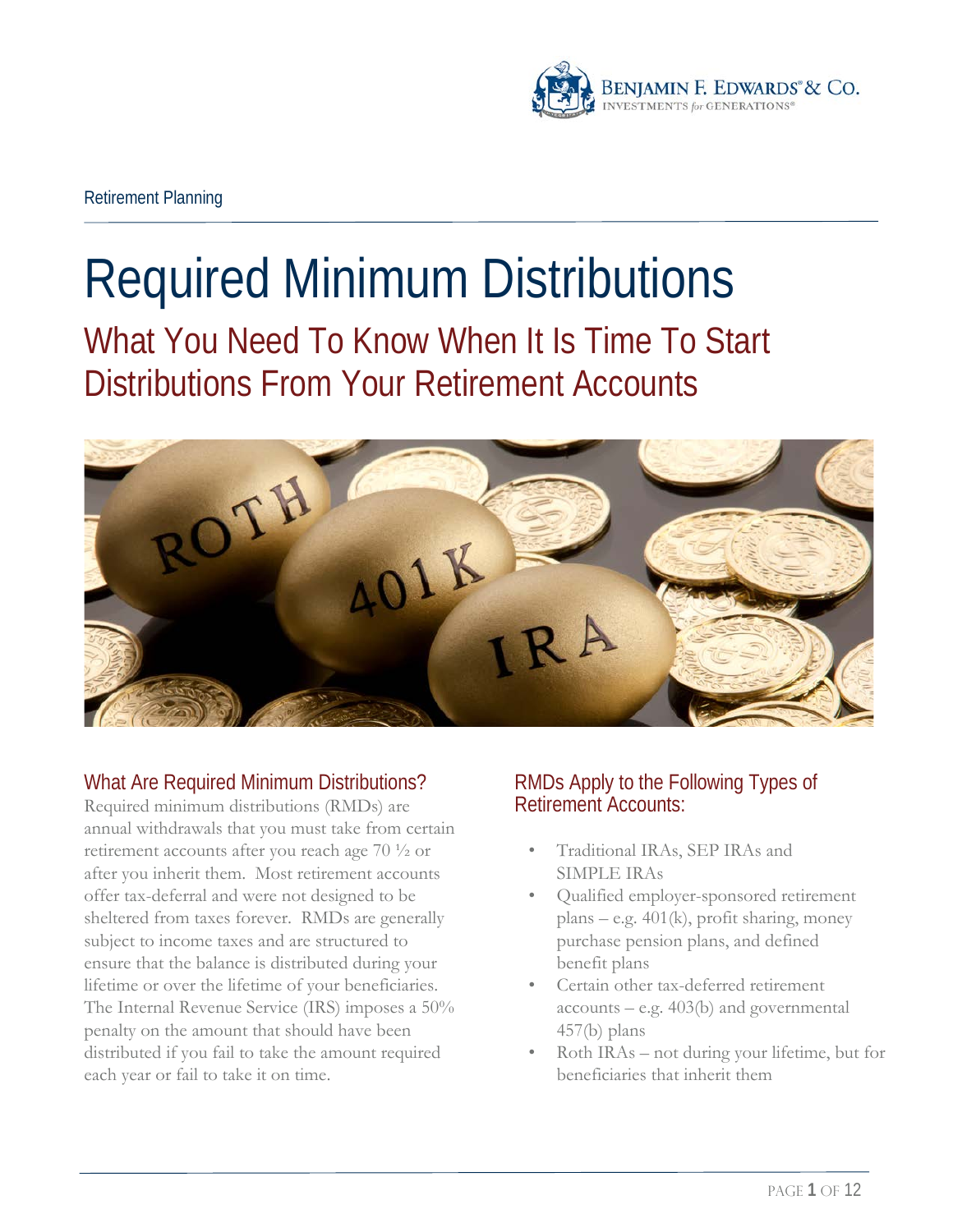

# When Must Distributions Begin?

**Traditional IRAs, SEPs and SIMPLEs.** If you are the owner of a traditional, SEP or SIMPLE IRA, your first RMD must be taken no later than April 1st of the year following the year in which you turn age 70 ½. This date is known as your "required beginning date". For example, if your birthday is March 1, 1942, you will turn age 70 ½ on September 1, 2012 and your required beginning date would be April 1, 2013. But if your birthday is November 1, 1942, you will turn 70 ½ on May 1, 2013 and your required beginning date would be April 1, 2014. Every year after your first RMD year, the annual RMD amount must be taken no later than December 31 each year.

#### **Employer-Sponsored Qualified Retirement Plans.**

If you are still working after age 70 ½, you can generally delay taking RMDs from your employer's retirement plan until you retire. That's because your required beginning date is April 1st of the year following the later of turning age 70 ½ or your retirement. However, if you currently own 5% or more of the business or you have already retired but have assets remaining in the plan, then RMDs must begin no later than April 1st of the year following the year you turn age  $70\frac{1}{2}$ . Some plans impose a required beginning date based on attainment of age 70 ½ for all participants unless you elect otherwise, so always check with your plan's administrator to see what your required beginning date is.

**Roth IRAs.** If you are the owner of a Roth IRA, then there is no required beginning date and are no RMDs during your lifetime. However, your beneficiaries will be required to receive RMDs after your death from the inherited Roth IRA.

**Planning Tip** Consider carefully the timing of your first required minimum distribution. For lifetime RMDs, although you are not required to take the first distribution in the calendar year in which you turn age  $70 \frac{1}{2}$ , keep in mind that your RMD generally is considered taxable income to you. If you wait to take your first RMD until after December 31, you must receive it by April 1 of the following year. Your second RMD will also have to be taken by December 31 of that year – meaning you'll face taxes on two distributions in the same calendar year. The increase in taxable income could put you in a higher income tax bracket for that year as a result.

**Inherited Retirement Accounts.** If you are a beneficiary that inherited a retirement account, you may be required to take your first RMD in the year the account owner died. If the owner of the account died after his or her required beginning date and the amount required for the year was not distributed to the owner prior to his or her death, then the beneficiary or beneficiaries must receive any remaining required distribution before the end of the year of death.

If the owner of the retirement account died prior to his or her required beginning date and the beneficiary is not the surviving spouse, the beneficiary will generally have the option to distribute over 5 years or begin RMDs by December 31st of the year following the year of death.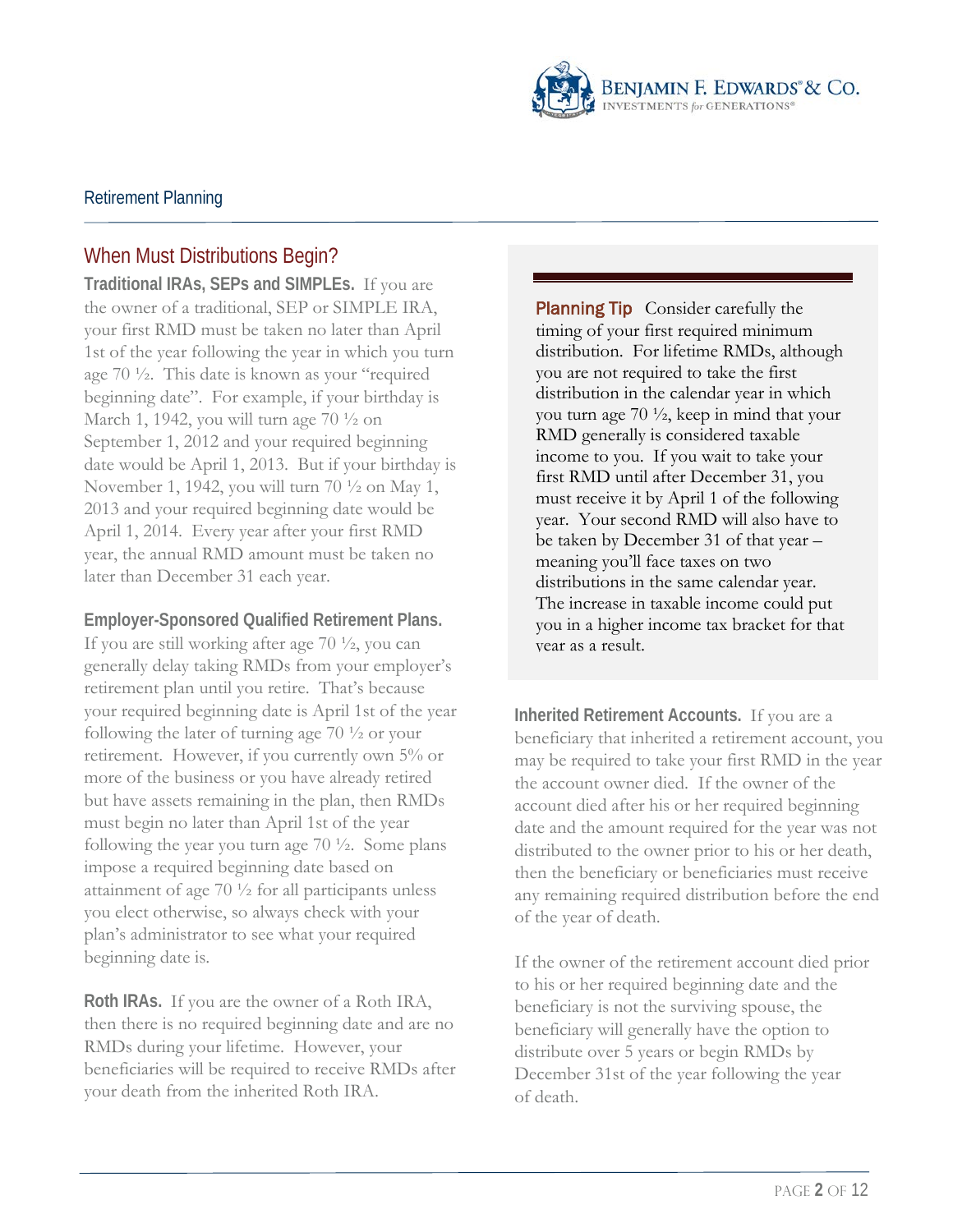

Special rules for the surviving spouse include the ability to delay RMDs until the decedent would have been age 70 ½, and to roll over or treat the account as his or her own and delay the start of RMDs until the surviving spouse reaches age 70 ½. If you inherit a Roth IRA, it will always be treated as if the owner of the account died before his or her required beginning date.

Employer-sponsored retirement plans may have different rules for when you are required to receive distributions from the plan after the employee / participant dies. Be sure to check with the employer or plan's administrator for when you will be required to begin receiving distributions if you have inherited a 401(k) or other type of qualified retirement plan.

#### How Much Must Be Distributed Each Year?

The amount you are required to take each year is determined by dividing your prior year-end account balance by the appropriate life expectancy factor. The life expectancy table that is used in the calculation will vary.

**Lifetime RMDs**. The IRS Uniform Lifetime Table is used for most lifetime RMDs. You use the life expectancy that corresponds to the age you will attain during that calendar year. For example, if you are age 71 now, but will turn age 72 before the end of the year, you will use the uniform life expectancy of a 72-year old (25.6 years) in your RMD calculation for this year.

#### Planning Tip

Keep in mind that a required minimum distribution is just that  $-$  a minimum distribution amount. If you wish, you may withdraw more than the required amount in any given year. However, taking more than the minimum amount this year does not mean you can take less next year. You will be required to take at least the calculated minimum amount required in the following year.

Next year, you will use the life expectancy applicable to a 73-year old (24.7 years). If you are married and your sole beneficiary for the entire year is your spouse, and he or she is more than 10 years younger than you, you may instead use the IRS Joint Life Expectancy Table, which will reduce the amount of the RMD.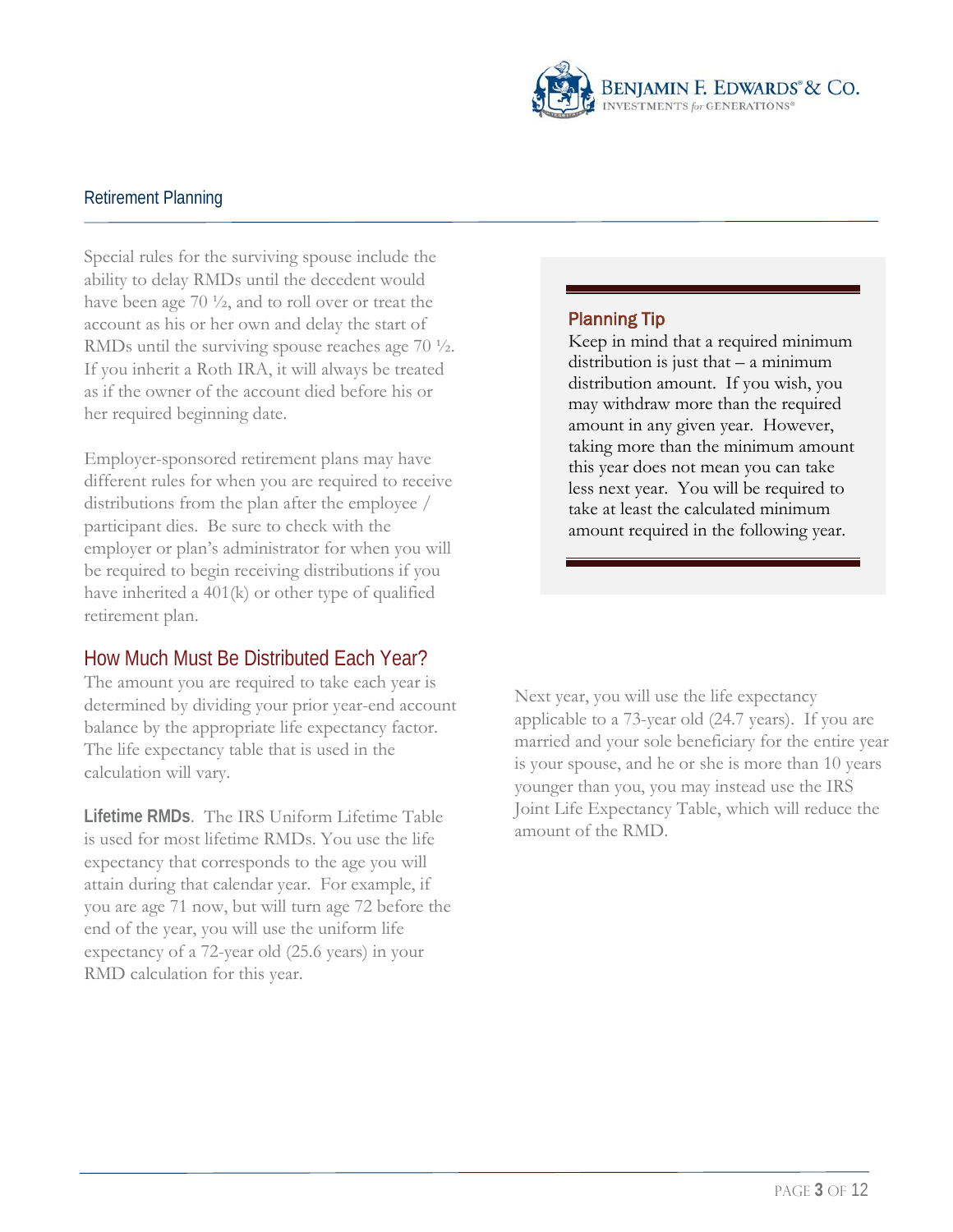

| <b>Uniform Lifetime Table</b>                                               |                                                                   |            |        |                               |            |  |  |  |  |
|-----------------------------------------------------------------------------|-------------------------------------------------------------------|------------|--------|-------------------------------|------------|--|--|--|--|
| For Use by:                                                                 |                                                                   |            |        |                               |            |  |  |  |  |
|                                                                             | <b>· Unmarried Owners</b>                                         |            |        |                               |            |  |  |  |  |
|                                                                             | · Married Owners Whose Spouses Are Not More Than 10 Years Younger |            |        |                               |            |  |  |  |  |
| · Married Owners Whose Spouses Are Not the Sole Beneficiaries of Their IRAs |                                                                   |            |        |                               |            |  |  |  |  |
| Age                                                                         | <b>Distribution</b><br>period                                     | Percentage | Age    | <b>Distribution</b><br>period | Percentage |  |  |  |  |
| 70                                                                          | 27.4                                                              | 3.65%      | 93     | 9.6                           | 10.42%     |  |  |  |  |
| 71                                                                          | 26.5                                                              | 3.77%      | 94     | 9.1                           | 10.99%     |  |  |  |  |
| 72                                                                          | 25.6                                                              | 3.91%      | 95     | 8.6                           | 11.63%     |  |  |  |  |
| 73                                                                          | 24.7                                                              | 4.05%      | 96     | 8.1                           | 12.35%     |  |  |  |  |
| 74                                                                          | 23.8                                                              | 4.20%      | 97     | 7.6                           | 13.16%     |  |  |  |  |
| 75                                                                          | 22.9                                                              | 4.37%      | 98     | 7.1                           | 14.08%     |  |  |  |  |
| 76                                                                          | 22.0                                                              | 4.55%      | 99     | 6.7                           | 14.93%     |  |  |  |  |
| 77                                                                          | 21.2                                                              | 4.72%      | 100    | 6.3                           | 15.87%     |  |  |  |  |
| 78                                                                          | 20.3                                                              | 4.93%      | 101    | 5.9                           | 16.95%     |  |  |  |  |
| 79                                                                          | 19.5                                                              | 5.13%      | 102    | 5.5                           | 18.18%     |  |  |  |  |
| 80                                                                          | 18.7                                                              | 5.35%      | 103    | 5.2                           | 19.23%     |  |  |  |  |
| 81                                                                          | 17.9                                                              | 5.59%      | 104    | 4.9                           | 20.41%     |  |  |  |  |
| 82                                                                          | 17.1                                                              | 5.85%      | 105    | 4.5                           | 22.22%     |  |  |  |  |
| 83                                                                          | 16.3                                                              | 6.13%      | 106    | 4.2                           | 23.81%     |  |  |  |  |
| 84                                                                          | 15.5                                                              | 6.45%      | 107    | 3.9                           | 25.64%     |  |  |  |  |
| 85                                                                          | 14.8                                                              | 6.76%      | 108    | 3.7                           | 27.03%     |  |  |  |  |
| 86                                                                          | 14.1                                                              | 7.09%      | 109    | 3.4                           | 29.41%     |  |  |  |  |
| 87                                                                          | 13.4                                                              | 7.46%      | 110    | 3.1                           | 32.26%     |  |  |  |  |
| 88                                                                          | 12.7                                                              | 7.87%      | 111    | 2.9                           | 34.48%     |  |  |  |  |
| 89                                                                          | 12.0                                                              | 8.33%      | 112    | 2.6                           | 38.46%     |  |  |  |  |
| 90                                                                          | 11.4                                                              | 8.77%      | 113    | 2.4                           | 41.67%     |  |  |  |  |
| 91                                                                          | 10.8                                                              | 9.26%      | 114    | 2.1                           | 47.62%     |  |  |  |  |
| 92                                                                          | 10.2                                                              | 9.80%      | $115+$ | 1.9                           | 52.63%     |  |  |  |  |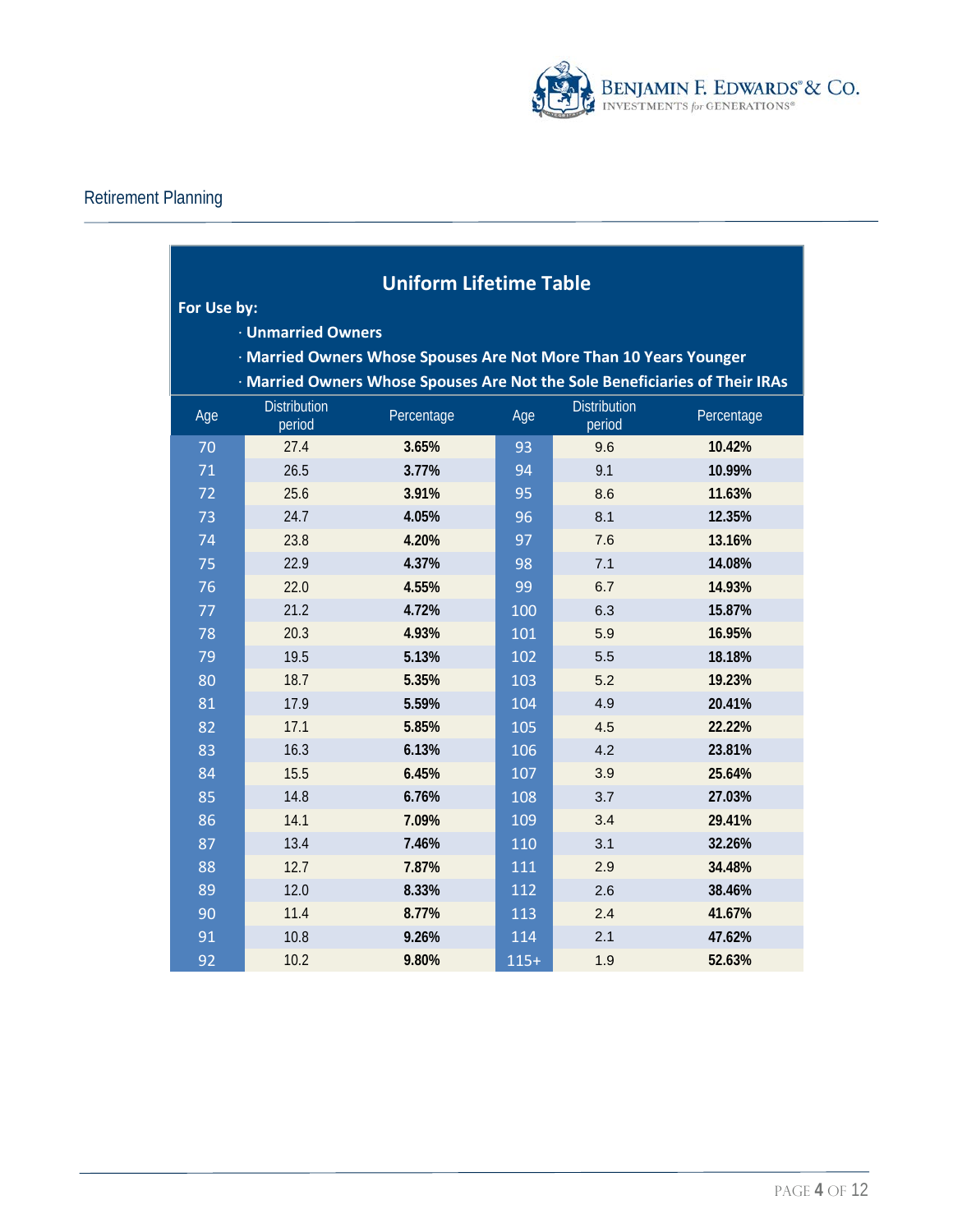

 $\overline{a}$ 

#### Inherited Account RMDs.

The IRS Single Life Expectancy Table is generally used to determine RMDs for beneficiaries of inherited retirement accounts. Unlike lifetime RMDs, the beneficiary's life expectancy is generally determined once, in the year following the year of death.[1](#page-4-0) In subsequent years, you reduce the beneficiary's original single life expectancy by one year for each year that passes. This is referred to as the term-certain or declining-years method. For example, if a beneficiary will turn age 50 in the calendar year following the death of the account owner, the first year RMD will be based on the single life expectancy of a 50-year old (34.2 years). The next year, the beneficiary's RMD will be determined using a life expectancy of 33.2 years  $(34.2 - 1)$ , the following year using 32.2 years  $(34.2 - 2)$ , and so on.

| Single Life Expectancy Table - For Use by Beneficiaries |                        |                |                        |     |                        |         |                        |  |
|---------------------------------------------------------|------------------------|----------------|------------------------|-----|------------------------|---------|------------------------|--|
| Age                                                     | <b>Life Expectancy</b> | Age            | <b>Life Expectancy</b> | Age | <b>Life Expectancy</b> | Age     | <b>Life Expectancy</b> |  |
| $\overline{0}$                                          | 82.4                   | 28             | 55.3                   | 56  | 28.7                   | 84      | 8.1                    |  |
| $\mathbf{1}$                                            | 81.6                   | 29             | 54.3                   | 57  | 27.9                   | 85      | 7.6                    |  |
| $\overline{2}$                                          | 80.6                   | 30             | 53.3                   | 58  | 27.0                   | 86      | 7.1                    |  |
| 3                                                       | 79.7                   | 31             | 52.4                   | 59  | 26.1                   | 87      | 6.7                    |  |
| $\overline{4}$                                          | 78.7                   | 32             | 51.4                   | 60  | 25.2                   | 88      | 6.3                    |  |
| $\overline{5}$                                          | 77.7                   | 33             | 50.4                   | 61  | 24.4                   | 89      | 5.9                    |  |
| $6\phantom{a}$                                          | 76.7                   | 34             | 49.4                   | 62  | 23.5                   | 90      | 5.5                    |  |
| $\overline{7}$                                          | 75.8                   | 35             | 48.5                   | 63  | 22.7                   | 91      | 5.2                    |  |
| 8                                                       | 74.8                   | 36             | 47.5                   | 64  | 21.8                   | 92      | 4.9                    |  |
| 9                                                       | 73.8                   | 37             | 46.5                   | 65  | 21.0                   | 93      | 4.6                    |  |
| 10                                                      | 72.8                   | 38             | 45.6                   | 66  | 20.2                   | 94      | 4.3                    |  |
| 11                                                      | 71.8                   | 39             | 44.6                   | 67  | 19.4                   | 95      | 4.1                    |  |
| 12                                                      | 70.8                   | 40             | 43.6                   | 68  | 18.6                   | 96      | 3.8                    |  |
| 13                                                      | 69.9                   | 41             | 42.7                   | 69  | 17.8                   | 97      | 3.6                    |  |
| 14                                                      | 68.9                   | 42             | 41.7                   | 70  | 17.0                   | 98      | 3.4                    |  |
| 15                                                      | 67.9                   | 43             | 40.7                   | 71  | 16.3                   | 99      | 3.1                    |  |
| 16                                                      | 66.9                   | 44             | 39.8                   | 72  | 15.5                   | 100     | 2.9                    |  |
| 17                                                      | 66.0                   | 45             | 38.8                   | 73  | 14.8                   | 101     | 2.7                    |  |
| 18                                                      | 65.0                   | 46             | 37.9                   | 74  | 14.1                   | 102     | 2.5                    |  |
| 19                                                      | 64.0                   | 47             | 37.0                   | 75  | 13.4                   | 103     | 2.3                    |  |
| 20                                                      | 63.0                   | 48             | 36.0                   | 76  | 12.7                   | 104     | 2.1                    |  |
| 21                                                      | 62.1                   | 49             | 35.1                   | 77  | 12.1                   | 105     | 1.9                    |  |
| 22                                                      | 61.1                   | 50             | 34.2                   | 78  | 11.4                   | 106     | 1.7                    |  |
| 23                                                      | 60.1                   | 51             | 33.3                   | 79  | 10.8                   | 107     | 1.5                    |  |
| 24                                                      | 59.1                   | 52             | 32.3                   | 80  | 10.2                   | 108     | 1.4                    |  |
| 25                                                      | 58.2                   | $\overline{5}$ | 31.4                   | 81  | 9.7                    | 109     | 1.2                    |  |
| 26                                                      | 57.2                   | 54             | 30.5                   | 82  | 9.1                    | 110     | 1.1                    |  |
| 27                                                      | 56.2                   | 55             | 29.6                   | 83  | 8.6                    | $111 +$ | 1.0                    |  |

<span id="page-4-0"></span> A surviving spouse also has the option to recalculate his or her life expectancy each year. The life expectancy of the deceased account owner can also be used if the account owner died after required beginning date and the beneficiary is older than the decedent.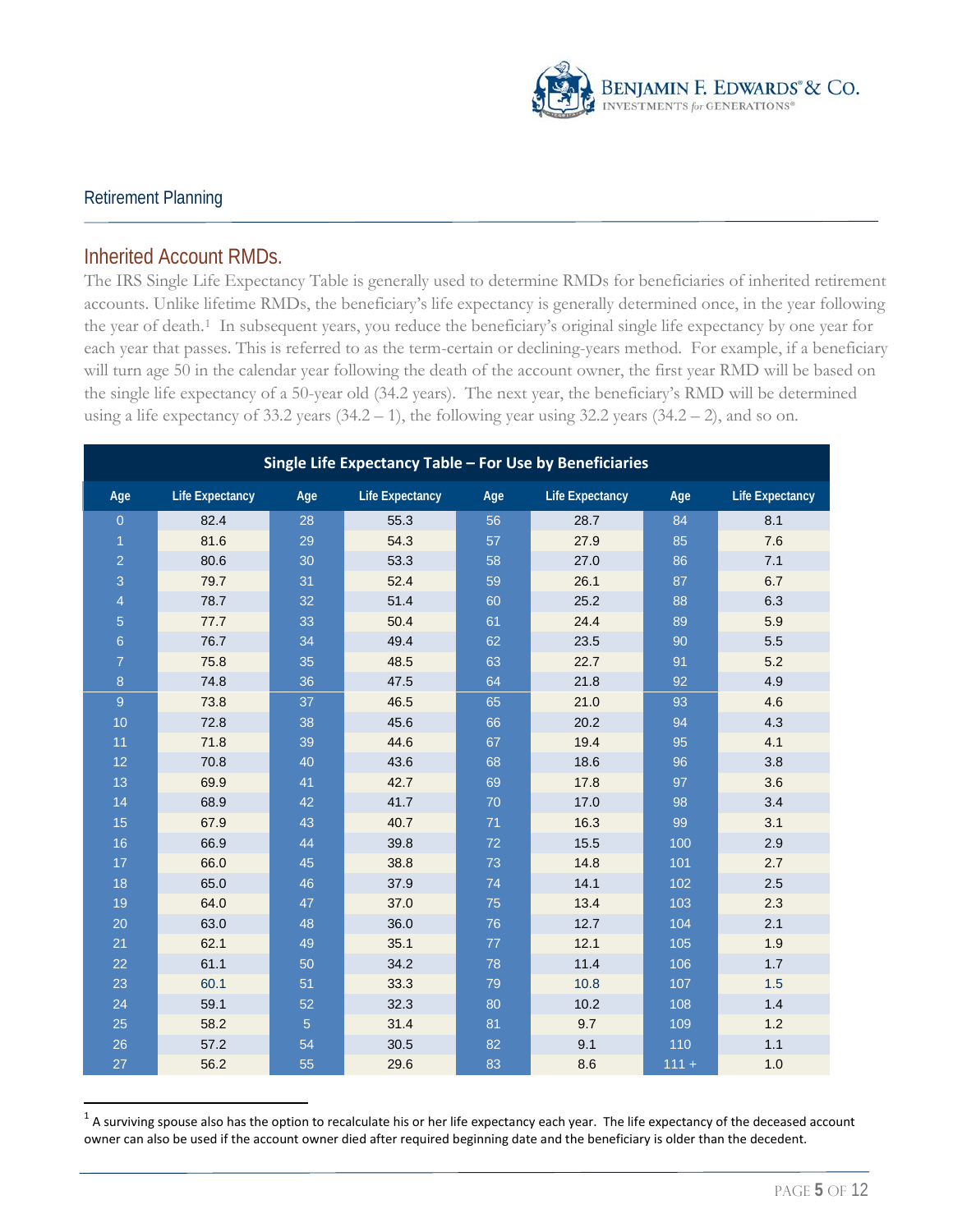

# Are RMDs Taxable?

RMDs you receive during your lifetime or as a beneficiary are generally taxed as ordinary income for traditional IRAs and employer-sponsored retirement plans. Special rules apply to determine the taxation of after-tax contributions distributed, if applicable. RMDs paid from inherited Roth IRAs are generally income-tax-free to the beneficiaries that inherit them. Special rules apply if the distribution is made in the first five years of the Roth IRA which can make a portion of the payment taxable to the beneficiaries receiving them. Distributions are reported on IRS Form 1099-R.

Keep in mind that retirement accounts may also be included in the estate of a decedent and payments from them may be income in respect of a decedent (IRD). The tax rules for estates and IRD are complex and you should consult with your tax or legal advisor to see how these rules will apply to you.

#### Does Each Retirement Account Distribute a Separate RMD?

If you have multiple retirement accounts you might be able to take your RMD from only one account. This is commonly referred to as RMD aggregation. If you choose to aggregate your RMDs, you must exercise extreme caution, as improper aggregation can result in your withdrawing less than the required amount and thereby triggering the IRS 50% penalty.

**Traditional IRAs, SEPs and SIMPLEs.** If you have a combination of traditional IRAs, SEP IRAs or SIMPLE IRAs, the RMD amount for each can be totaled and taken from one or more of the accounts as long as they are for the same account owner.

**Employer-Sponsored Qualified Retirement Plans (including 457(b) plans).** RMDs cannot be aggregated for qualified plans, such as pension, 401(k), profit sharing plans, or governmental 457(b) plans. Each employer-sponsored retirement plan must calculate and distribute its own RMD.

#### Planning Tip

Required minimum distributions do not have to be taken in cash. If you or your beneficiaries do not need income and would like to maintain a position in a particular security, you can move the security to a taxable account to satisfy the RMD. The fair market value of the security at the time of the in-kind distribution determines the amount that is reported to the IRS to include in taxable income and establishes the cost basis for the security in the taxable account. Keep in mind that the in-kind RMD has to be made to a non-retirement account. The IRS does not allow you to roll over **any** amount needed to satisfy an RMD to another IRA or eligible qualified plan.

In addition, if you elect to receive a lump sum distribution from an employer-sponsored retirement plan and request a direct rollover to an IRA in a year that you are also required to receive an RMD, the retirement plan must distribute the full RMD amount to you prior to the direct rollover. Make sure you contact your plan's administrator to ensure your RMD payment is not included in the direct rollover. Doing so will create an excess contribution to the IRA and potentially subject the IRA to a 6% excise tax.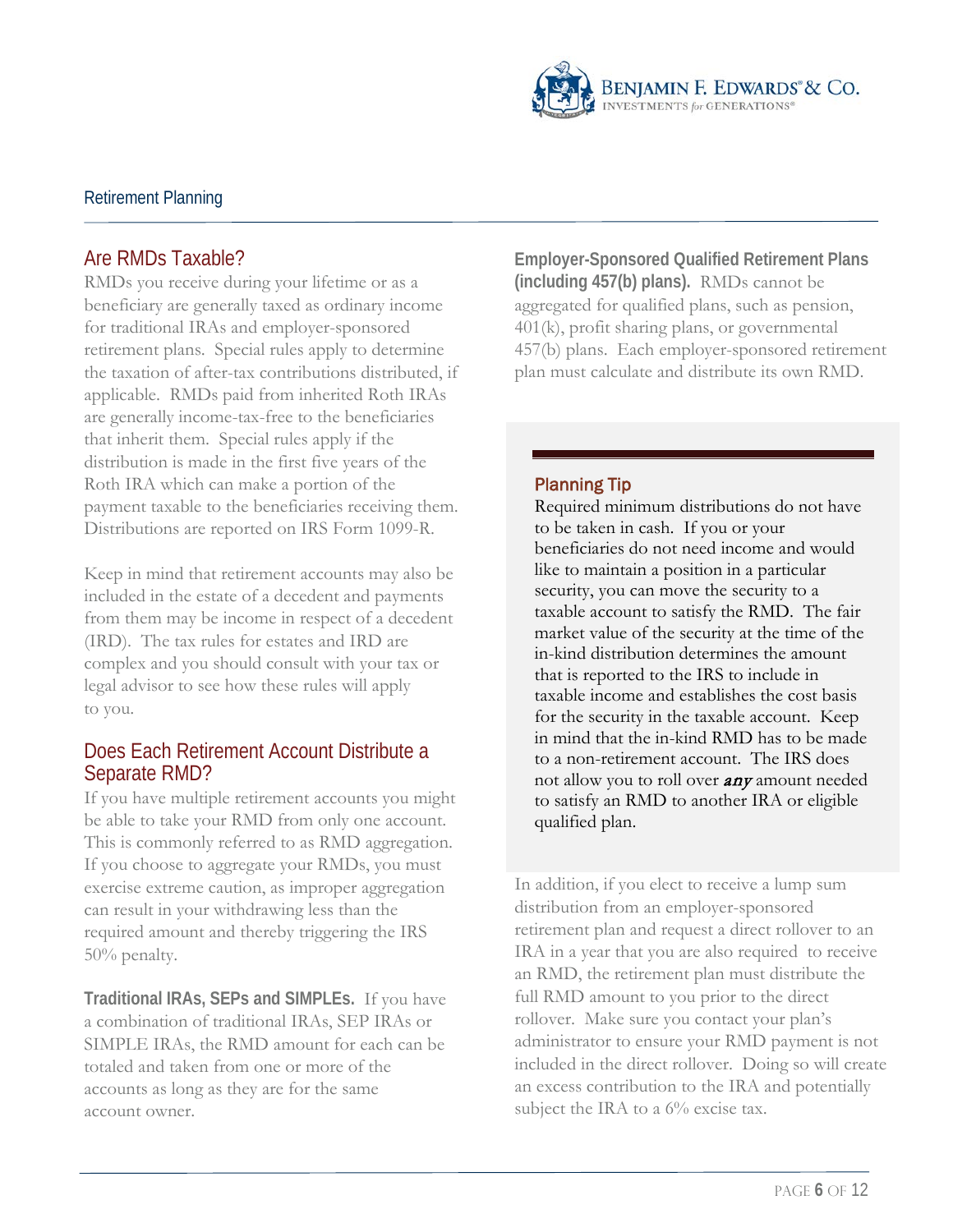

**Inherited Retirement Accounts**. RMDs for inherited retirement accounts cannot be taken from non-inherited accounts and vice versa. So if you inherited an IRA from your brother and have your own IRA, you cannot aggregate your RMD payments. You must take a separate RMD from each account.

However, if you have more than one inherited IRA from the same decedent at multiple financial institutions, you can aggregate your RMDs and take the required distribution for one or more of the accounts. In order to do this, the inherited IRAs must be from the same decedent and for the same beneficiary.

**403(b) Plans.** If you have more than one 403(b) account, the RMD amounts can be totaled and taken from one or more of your 403(b) accounts. RMDs for an IRA cannot be taken from a 403(b) or vice versa.

# Can I Gift My RMD to Charity?

Charitable contributions can be claimed as an itemized deduction on your income tax return, potentially lowering your taxable income by the same amount. However, the tax deduction is subject to certain limits and might not completely offset the total tax cost of a distribution for some individuals if that gift is made to a charity after a distribution is received.

Since 2006, individuals age 70 ½ or older can instead make Qualified Charitable Distributions (QCDs). QCDs are income-tax-free if the gift is made directly from the traditional IRA to an eligible charitable organization, for amounts up to  $$100,000$ , when individuals are age 70  $\frac{1}{2}$  or older. With a QCD, no itemized deduction can be claimed for the charitable contribution.

#### Planning Tip

As you approach age  $70\frac{1}{2}$ , it is important to get organized and identify all accounts that will need to have RMDs. You can simplify your record keeping and make it easier to manage your required minimum distributions by eliminating the need to receive multiple checks from various retirement accounts by consolidating. For your convenience, you can also set up your IRA to automatically distribute the RMD to you each year.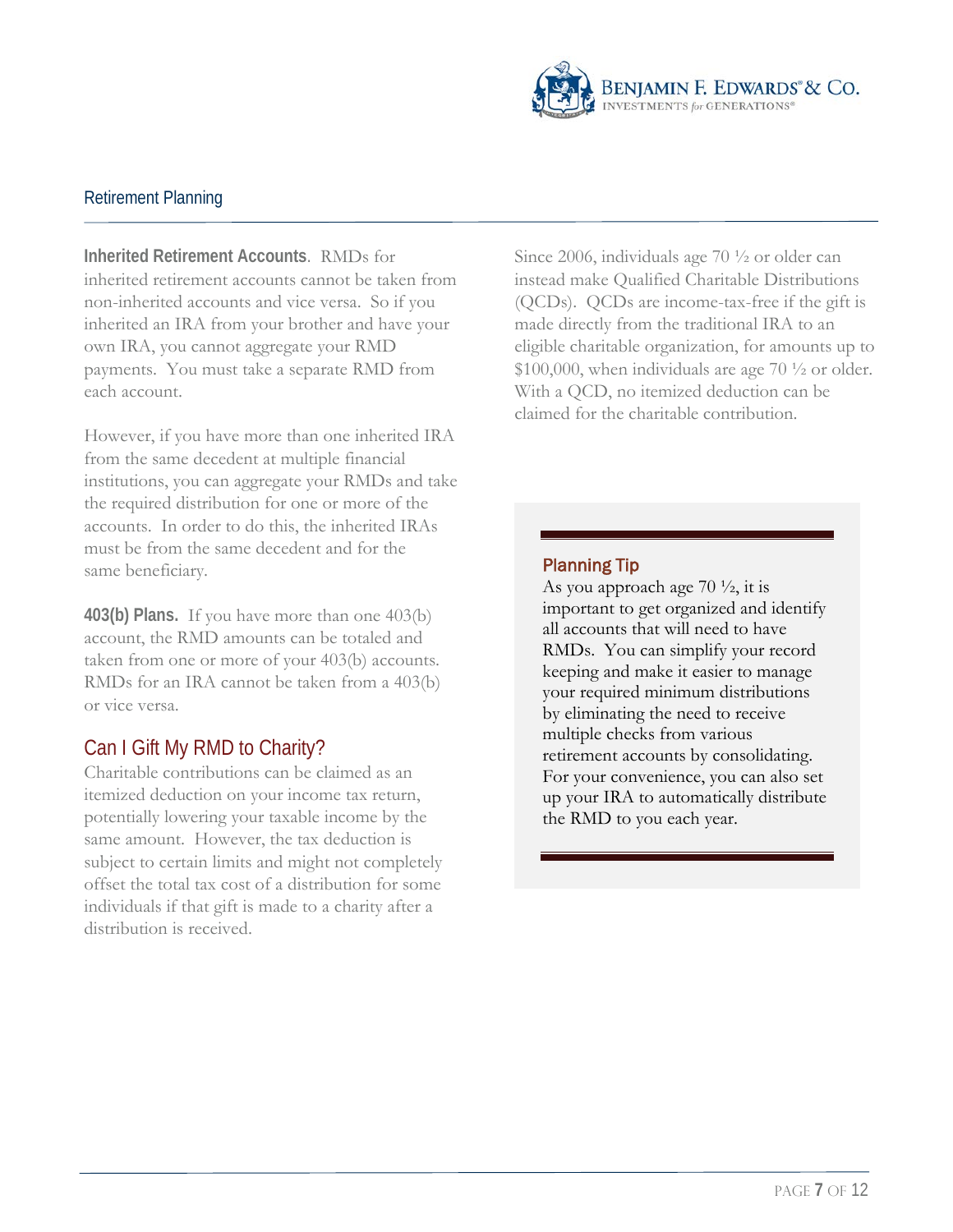

# Special Rules for Inherited Retirement **Accounts**

**The "Designated Beneficiary."** Regardless of your age, after your death your beneficiaries will have time to decide how they will distribute any assets remaining in your retirement accounts. Who you named as primary and contingent beneficiaries and their relationship to you will determine their options after your death.

The term "designated beneficiary" contains special meaning when it comes to inherited retirement accounts. A designated beneficiary is an individual whose life expectancy can be used to determine over how many years the retirement account can pay required minimum distributions. On September 30th of the year following your death, those individuals named as beneficiaries at the time of your death that have not taken a lump sum payment from the retirement account will be considered designated beneficiaries. Your estate, charities or non-qualified trusts cannot be considered designated beneficiaries under IRS rules and therefore cannot receive required minimum distributions over a beneficiary's life expectancy.

Instead, with these types of entities, if you die before your required beginning date, the retirement account must be distributed over five years or if you die after your required beginning date, over your remaining life expectancy period. An employer-sponsored qualified retirement plan may have different distribution requirements after your death, so be sure to check with your plan's administrator about payout options available to your beneficiaries.

#### Planning Tip

Regulations permit certain trusts that are "qualified trusts" to be treated as though the beneficiary of the trust is the designated beneficiary of the IRA. For a trust to be a qualified trust it must be valid under state law, irrevocable or become irrevocable upon death, the beneficiaries of the trust must be identifiable, and documentation identifying the designated beneficiary must be provided to the IRA trustee or custodian by October 31 of the year following the year of death. With a qualified trust, you can look through the trust and use the life expectancy of the oldest trust beneficiary when calculating RMD amounts. Consult with your legal advisor to ensure your trust meets all the requirements before naming a trust as the beneficiary of your retirement account.

**Definition of Inherited IRA**. When you inherit an IRA and you are not the surviving spouse, you will generally need to establish an "inherited" or "beneficiary" IRA. With employer-sponsored retirement plan assets, if you are not going to leave the assets in the retirement plan, you will also generally need to establish an inherited IRA to continue tax deferral. The wording on the account may vary, but it is important that an inherited IRA clearly identifies both the original account owner and the beneficiary by name; for example, John Doe Deceased FBO Mary Doe Beneficiary IRA or Mary Doe IRA as beneficiary of John Doe.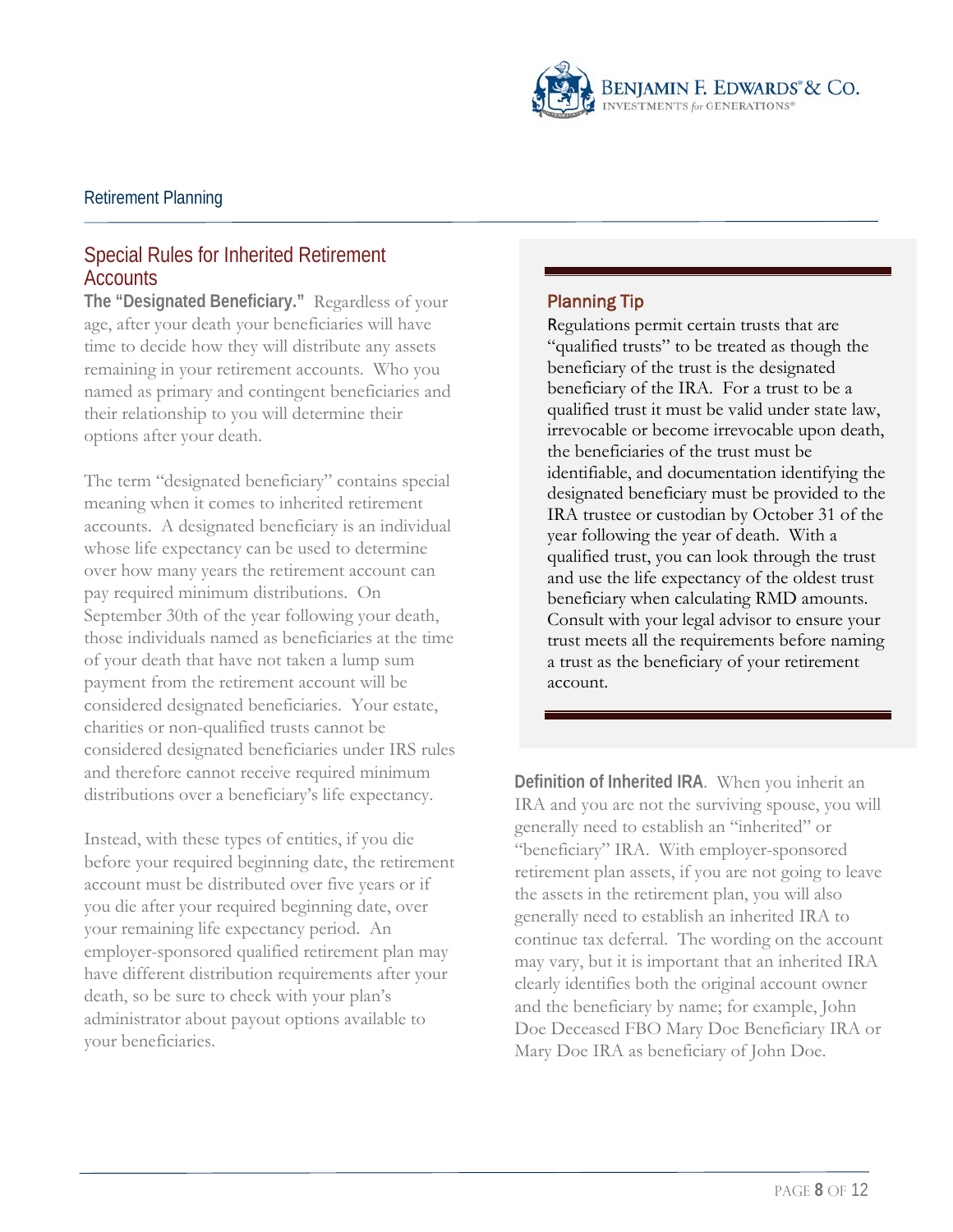

**Moving Assets to an Inherited IRA**. The division of the decedent's account into separate inherited IRAs for the beneficiaries is not a taxable event, but rather a direct transfer of assets. Non-spouse beneficiaries do not have the ability to roll over the retirement accounts they have inherited into their own IRA like a surviving spouse does, nor can they make contributions to inherited IRAs or treat them as they would their own IRA.

Any assets moved between financial institutions must be moved as a direct transfer of assets. Failure to move the assets as a direct transfer or direct rollover can make the amount fully taxable to the beneficiary and end the tax-deferral available through the inherited IRA.

Planning Tip Make sure your beneficiaries understand their options when inheriting your retirement accounts. If your beneficiaries and your financial advisor have not met, arrange for an introductory meeting. Ask your financial advisor for a Stretch IRA Illustration to demonstrate how the continued tax deferral of an inherited IRA may benefit your beneficiaries.

**IRS Penalties and Successor Beneficiaries.** With an inherited IRA, if you do not make an election for how you will receive distributions, the IRS generally assumes you chose the life expectancy method and failure to take the annual amount required would result in the IRS 50% penalty. Beneficiaries receiving distributions from an inherited IRA avoid the 10% early withdrawal penalty regardless of their age when they begin receiving distributions.

You also will have the ability to designate your own beneficiaries on the inherited IRA so any balance remaining at your death may continue to be paid out to your successor beneficiaries over your remaining life expectancy.

Planning Tip Beneficiaries interested in preserving the most favorable life expectancy RMDs must make sure that the transfer into separate inherited accounts for each beneficiary is completed by December  $31<sup>st</sup>$  of the year following the year of death. Keep in mind if the assets are coming from an employer-sponsored retirement plan, like a 401(k) or profit sharing plan, and a direct rollover transfer is not completed by December  $31<sup>st</sup>$  of the year following the year of death, the beneficiary options from the plan follow the assets into the inherited IRA. In that case, if the employer's plan only allows for the 5-year rule for a non-spouse beneficiary after death, the 5-year rule will also apply to the inherited IRA.

**Multiple Beneficiaries**. With multiple beneficiaries, separate inherited IRA accounts must be established by December 31 of the year following the year of the IRA owner's death in order for each beneficiary to use his or her own life expectancy for the RMD calculations. If separate inherited IRA accounts are not established by that deadline, even if separate accounts are created later, each beneficiary would be required to base his or her RMD calculation on the life expectancy of the oldest beneficiary named by the IRA owner.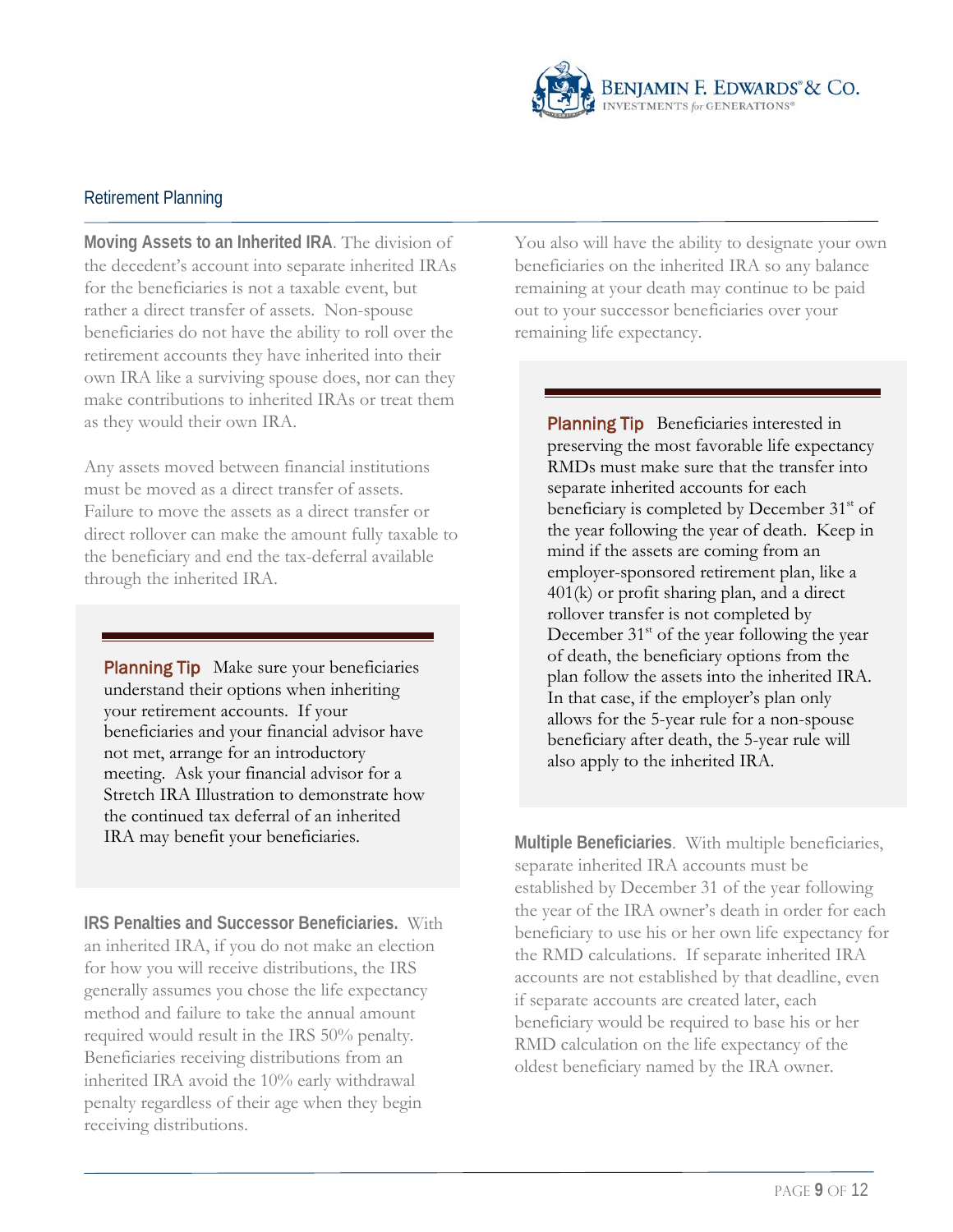

# **For a Surviving Spouse – Rollover or Inherited**

**IRA?** For a spouse beneficiary, he or she will have more than one way to keep retirement account assets tax-deferred after the account owner dies. It's important to understand the difference between choosing to treat the IRA as your own IRA (rollover) and choosing to establish an inherited IRA.

When a surviving spouse rolls over the retirement account assets into an IRA in their own name:

- RMDs don't begin until the surviving spouse turns age  $70\frac{1}{2}$ .
- Withdrawals may begin at any time, but distributions prior to age 59 ½ may be subject to a 10% early withdrawal penalty unless certain exceptions apply.
- RMDs are made using the Uniform Lifetime table, which is a joint life expectancy factor so RMDs may be less than if you received them from an inherited IRA.
- Additional contributions can be made to the account if the surviving spouse has earned income and is not yet age 70 ½.
- It allows consolidation into one account if the surviving spouse is inheriting multiple retirement accounts from the decedent or has other IRAs of their own.
- Any individual beneficiaries named on the surviving spouse's IRA will be able to use their own life expectancy to continue the taxdeferral of the IRA.

#### **When a surviving spouse chooses an inherited IRA:**

- RMDs must begin if the deceased spouse was taking RMDs at the time of death or when the deceased spouse would have been required to begin RMDs at age 70 ½, whether income is needed or not.
- RMDs use the surviving spouse's single life expectancy, which will generally require larger RMDs than the uniform life expectancy if rolled over.
- The 10% early withdrawal penalty does NOT apply regardless of the age of the surviving spouse.
- No contributions or rollovers may be made to the account.
- Any individual beneficiaries named on the inherited IRA account will only be allowed to continue the withdrawal schedule established on the surviving spouse's life expectancy; they cannot use their own single life expectancy to continue tax-deferral.

An inherited IRA may be more appropriate than a rollover if the surviving spouse is younger than age 59 ½ and income is needed from the inherited assets to meet expenses. It may also be appropriate if the surviving spouse is considerably older than the decedent and the decedent died before his or her required beginning date.

The assets you have in IRAs and employersponsored retirement plans likely represent a lifetime of retirement savings. Your financial advisor can help you manage your distributions and work with your tax and legal professionals to incorporate them into an overall retirement and estate planning strategy.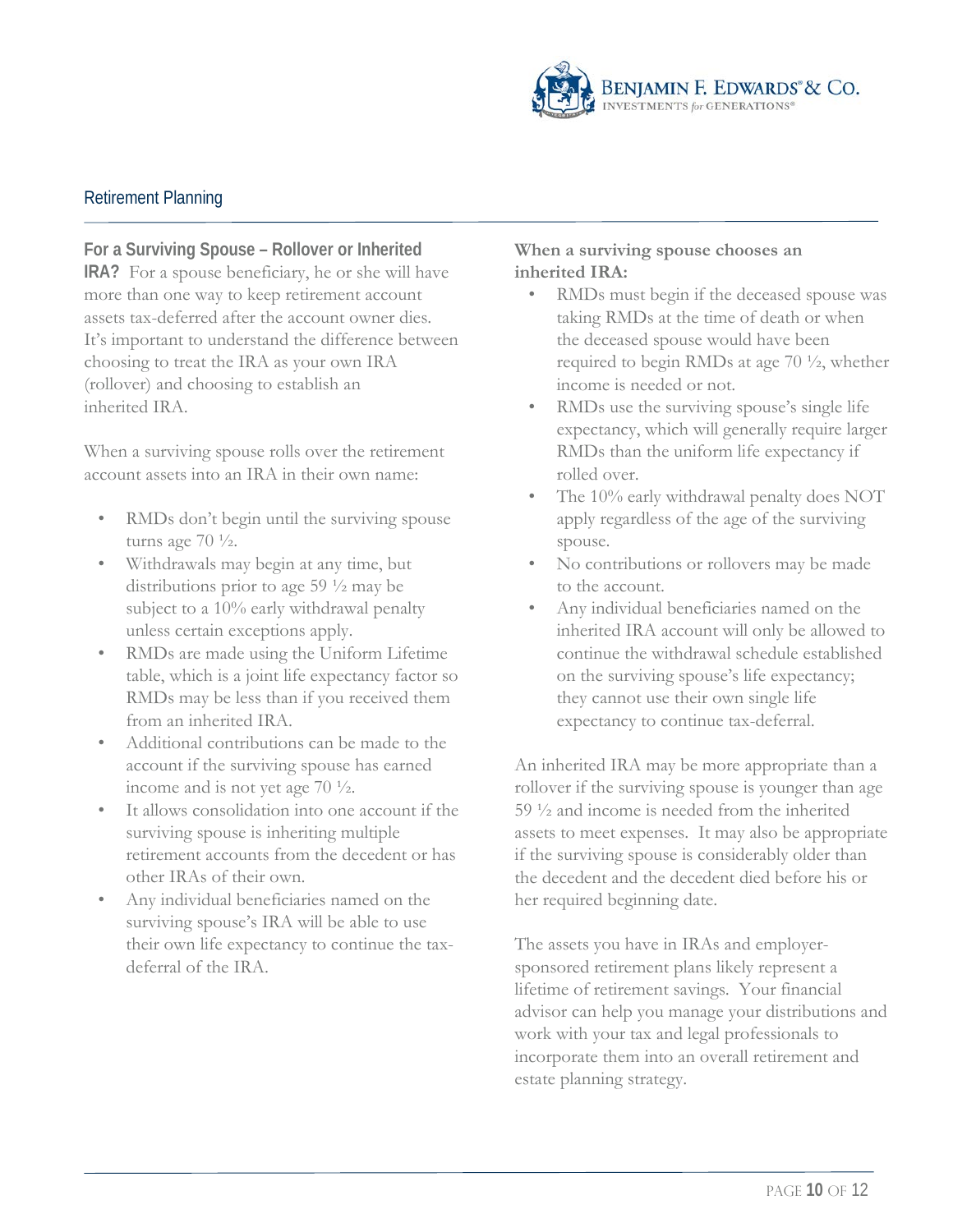

| REQUIRED MINIMUM DISTRIBUTION RULES FOR BENEFICIARIES                                                         |                                                                                                                                                                                                                                                                                                              |                                                                                                                                                                                                                                                                                                                 |  |  |  |  |
|---------------------------------------------------------------------------------------------------------------|--------------------------------------------------------------------------------------------------------------------------------------------------------------------------------------------------------------------------------------------------------------------------------------------------------------|-----------------------------------------------------------------------------------------------------------------------------------------------------------------------------------------------------------------------------------------------------------------------------------------------------------------|--|--|--|--|
| <b>BENEFICIARY</b>                                                                                            | <b>OWNER DIES BEFORE REQUIRED</b>                                                                                                                                                                                                                                                                            | <b>OWNER DIES AFTER</b>                                                                                                                                                                                                                                                                                         |  |  |  |  |
|                                                                                                               | <b>BEGINNING DATE OR ROTH IRA</b>                                                                                                                                                                                                                                                                            | <b>REQUIRED BEGINNING DATE</b>                                                                                                                                                                                                                                                                                  |  |  |  |  |
| Spouse - Inherited IRA                                                                                        | Spouse's single life expectancy (recalculated)<br>beginning when decedent would have been age<br>70 1/2 (default); 5-year rule^ (optional)                                                                                                                                                                   | Spouse's single life expectancy (recalculated) beginning in<br>the year following the year of death*                                                                                                                                                                                                            |  |  |  |  |
| Spouse - Rollover IRA<br>(traditional IRA to<br>traditional IRA, Roth IRA to<br>Roth IRA)                     | Permitted; for traditional IRAs, RMDs begin when<br>spouse reaches age 70 1/2, for Roth IRAs there are<br>no RMDs during spouse's lifetime                                                                                                                                                                   | Permitted; for traditional IRAs, RMDs begin when spouse<br>reaches age 70 1/2*, for Roth IRAs there are no RMDs during<br>spouse's lifetime                                                                                                                                                                     |  |  |  |  |
| Non-Spouse Beneficiary<br>(Individual Only)                                                                   | Beneficiary's single life expectancy reduced by 1<br>each year beginning in the year following the<br>year of death (default); 5-year rule^ (optional)                                                                                                                                                       | Beneficiary's single life expectancy reduced by 1 each year<br>beginning in the year following the year of death*                                                                                                                                                                                               |  |  |  |  |
| Multiple Designated<br><b>Beneficiaries (Individuals</b><br>Only)                                             | Beneficiary's single life expectancy, reduced by 1<br>each year if separate accounts are created by<br>December 31st of the year following the year of<br>death; otherwise, single life expectancy of the<br>oldest beneficiary, reduced by 1 each year<br>beginning in the year following the year of death | Beneficiary's single life expectancy, reduced by 1 each year<br>if separate accounts are created by December 31st of the<br>year following the year of death; otherwise, single life<br>expectancy of the oldest beneficiary, reduced by 1 each year<br>beginning in the year following the year of death*      |  |  |  |  |
| <b>Multiple Beneficiaries</b><br>(includes individuals and<br>entities like trusts, estates,<br>or charities) | If entities receive a full payment by September<br>30th of the year following the year of death,<br>individuals may refer to Multiple Designated<br>Beneficiaries above; otherwise, 5-year rule^                                                                                                             | If entities receive a full payment by September 30th of the<br>year following the year of death, individuals may refer to<br>Multiple Designated Beneficiaries above; otherwise,<br>remaining single life expectancy of IRA owner, reduced by 1<br>each year beginning in the year following the year of death* |  |  |  |  |
| <b>Qualified Trust Beneficiary</b>                                                                            | Single life expectancy of the oldest trust<br>beneficiary, reduced by 1 each year beginning in<br>the year following the year of death                                                                                                                                                                       | Single life expectancy of the oldest trust beneficiary,<br>reduced by 1 each year beginning in the year following the<br>year of death*                                                                                                                                                                         |  |  |  |  |
| Non-Qualified Trust<br>Beneficiary                                                                            | 5-year rule^                                                                                                                                                                                                                                                                                                 | Remaining single life expectancy of IRA owner, determined<br>in the year of death, reduced by 1 each year beginning in<br>the year following the year of death*                                                                                                                                                 |  |  |  |  |
| Charity                                                                                                       | 5-year rule^                                                                                                                                                                                                                                                                                                 | Remaining single life expectancy of IRA owner, determined<br>in the year of death, reduced by 1 each year beginning in<br>the year following the year of death**                                                                                                                                                |  |  |  |  |
| Estate                                                                                                        | 5-year rule^                                                                                                                                                                                                                                                                                                 | Remaining single life expectancy of IRA owner, determined<br>in the year of death, reduced by 1 each year beginning in<br>the year following the year of death**                                                                                                                                                |  |  |  |  |

**^The 5-year rule requires a beneficiary to deplete the IRA, in installments or by lump sum, by end of the fifth year following the year of death.**

**\*In the year of death, if owner died prior to receiving his or her full RMD, the beneficiaries must distribute the remaining RMD required for the decedent by 12/31 of the year of death. The single life expectancy of the deceased account owner determined in the year of death and reduced by 1 for each subsequent year can be used if the beneficiary is older than the decedent.**